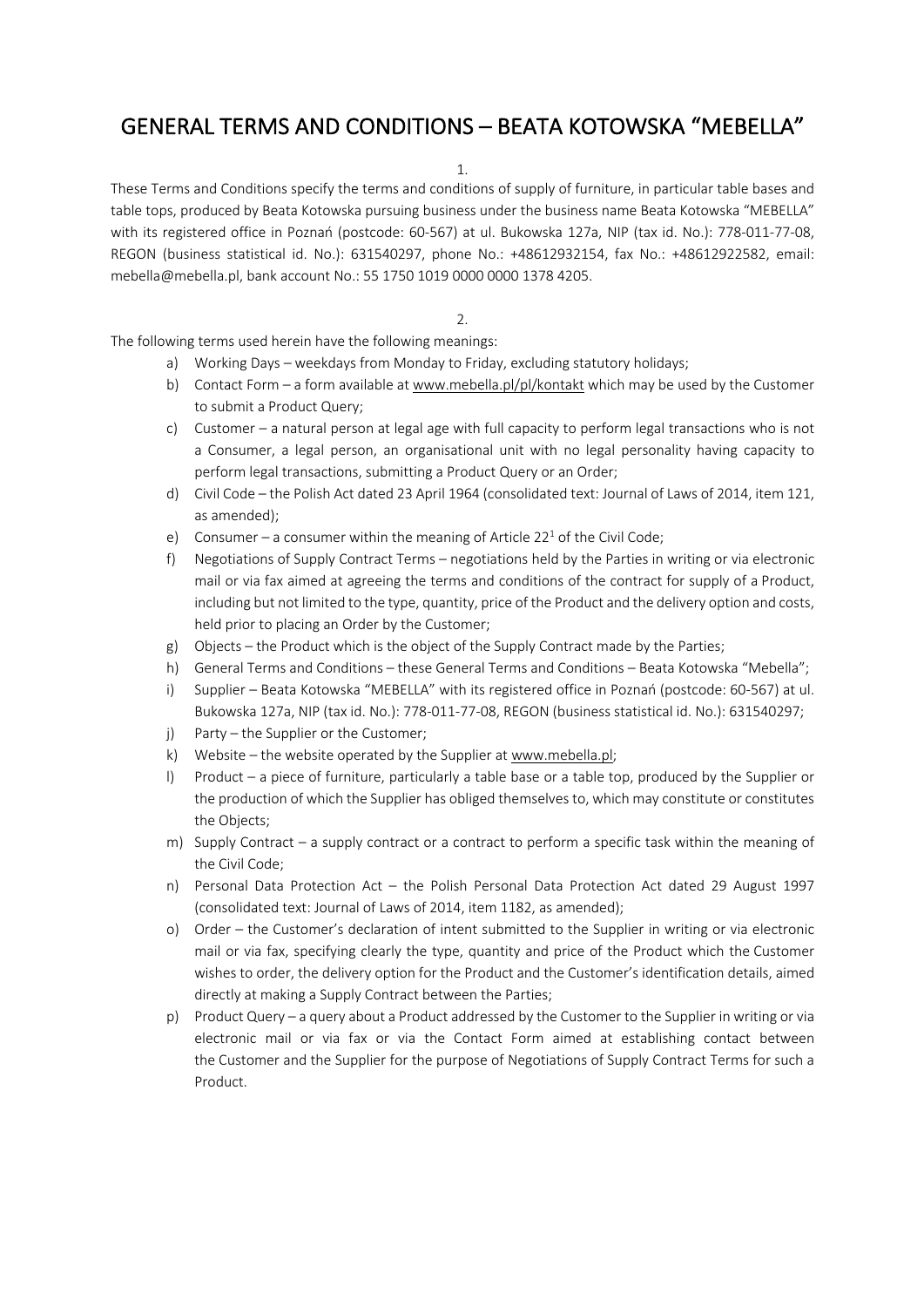- 1. A Product Query and an Order may be submitted only by natural persons at legal age with full capacity to perform legal transactions who are not Consumers, legal persons, organisational units with no legal personality having capacity to perform legal transactions.
- 2. Submitting a Product Query or an Order by the Customer means that the Customer accepts the General Terms and Conditions.
- 3. The Supply Contract is made under the Polish law and the General Terms and Conditions.
- 4. The presentation of Products on the Website is not an offer within the meaning of the Civil Code, including within the meaning of Article  $66<sup>1</sup>(1)$  of the Civil Code.
- 5. The Parties exclude the application of Article  $66<sup>1</sup>$  of the Civil Code.
- 6. The presentation of Products on the Website is an invitation to submit Product Queries for the purpose of starting Negotiations of Supply Contract Terms for Products. The mere submission of a Product Query or an Order by the Customer does not result in the immediate conclusion of the Supply Contract.
- 7. The photographs and descriptions of the Products presented on the Website are for information purposes only. The Customer has no right to any claim whatsoever based thereupon.

4.

- 1. Services rendered electronically under the General Terms and Conditions consist in enabling the Customer to submit Product Queries using the Contact Form available at www.mebella.pl/pl/kontakt.
- 2. Any and all complaints and comments regarding the Website functionalities should be reported to the Supplier to the email address specified in Clause 1 hereof.
- 3. The Supplier is not liable for technical issues or limitations occurring in the IT equipment, terminal equipment, ICT system or telecommunications infrastructure used by the Customer which prevent the correct Website use by the Customer.
- 4. The Supplier is not liable for interruptions in the Website use occurring due to technical reasons, including but not limited to maintenance, inspection, replacement of equipment or any other reason beyond the Supplier's control, and the results of such interruptions.
- 5. The Supplier reserves the right to suspend temporarily the operation of the Website and to stop operating the Website completely without notifying the Customer in advance and without providing reasons therefor.

#### 5.

The Customer is recommended to have the following items to use the Website: a device allowing for starting a web browser, a web browser configured correctly according to the relevant standards of the ... browser in a version not older than …, and an active email address.

#### 6.

- 1. The Customer may send a Product Query to the Supplier:
	- a) in writing to the correspondence address specified in Clause 1 hereof, or
	- b) via electronic mail to the email address specified in Clause 1 hereof, or
	- c) via fax to the fax number specified in Clause 1 hereof, or
	- d) via the Contact Form.
- 2. The Supplier will send a reply to the Product Query to the Customer.
- 3. The Parties hold the Negotiations of Supply Contract Terms in writing or via electronic mail or via fax.
- 4. When the Negotiations of Supply Contract Terms are complete, the Customer may place an Order in the way specified in paragraph (1) of this Clause.
- 5. An Order must include the following information:
	- a) the type and quantity of the Product which the Customer wishes to order,
	- b) the Product price,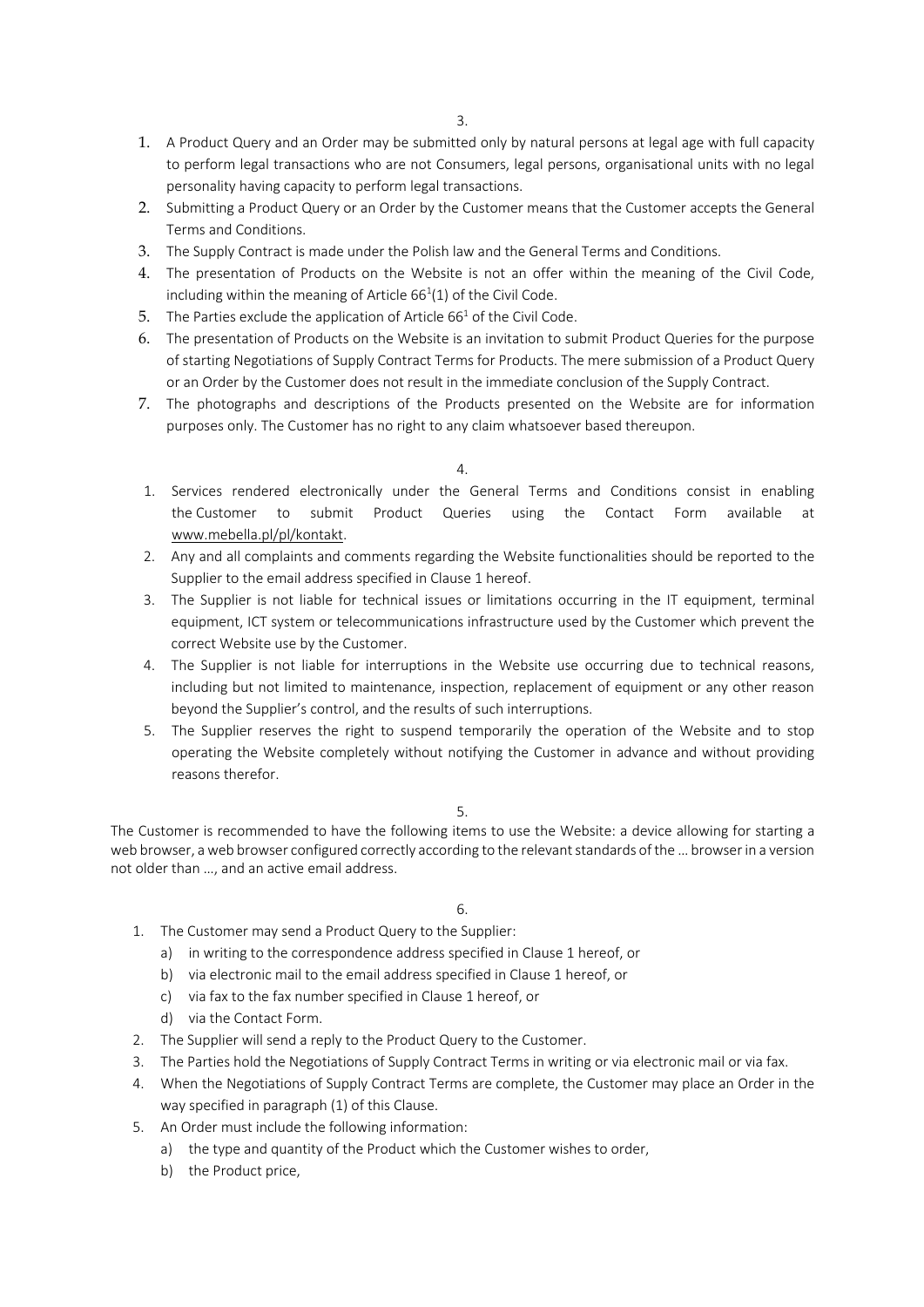c) the Customer's identification details, including:

-- for a natural person pursuing business: full name, business name, registered office location and exact address, NIP (tax id. No.), REGON (business statistical id. No.), contact phone,

-- for a legal person or an organisational unit with no legal personality: business name, organisational form, registered office location and exact address, NIP (tax. id. No.), REGON (business statistical id. No.), as well as the full name of a person authorised to represent the Customer, contact phone,

- d) the Product delivery option and where the Parties agreed that the Product is to be delivered by a courier at the Customer's costs – the delivery address.
- 6. The Supplier may ask the Customer to send a copy of the documents confirming the Customer's identification details, in particular a copy of the extract from the Business Register.
- 7. By placing an Order the Customer makes an offer to the Supplier to make a Supply Contract for the specific Product. The mere placing of an Order by the Customer does not result in the immediate conclusion of the Supply Contract. The Customer undertakes to wait for a reply to their offer for 3 Working Days.
- 8. If the Customer sends an incomplete Order which does not contain all information or documents, the Supplier may request the Customer to complete such information or documents. In such a case, the Order is deemed to have been placed upon the receipt of the missing information and documents by the Supplier. If the Customer fails to provide the Supplier with the missing information and/or documents within 3 days of the date of the Supplier's request in this regard, the Order sent by the Customer is deemed cancelled.
- 9. After an Order is placed, the Supplier will notify the Customer of the Order acceptance or of the inability to accept the Order due to the unavailability of the Product or other reasons, within 3 Working Days of the Order placement date. Lack of the Supplier's reply to the Order is not deemed to be the acceptance of the Order (offer).
- 10. The Supply Contract between the Parties is made upon the notification of the Customer by the Supplier of the Order acceptance, subject to paragraph (11) of this Clause.
- 11. If:
	- a) the Customer places an Order for a non-standard Product, specifically such that has to be produced in a colour other than standard one or with a size other than standard one, or
	- b) the value of the Order exceeds PLN 10,000.00 (ten thousand zlotys only) net,

the Supplier may accept the Order only under a condition precedent that they receive from the Customer earnest money at the amount of 40% of the Order value within 3 days of notifying the Customer of the Order acceptance. In such a case, such an Order is deemed to be accepted by the Supplier under the aforesaid condition. The terms of performance of Orders for non-standard Products are from time to time agreed individually with the Customer.

- 7.
- 1. If the Supply Contract is made by the Parties, the Customer is obliged to pay the Supplier the price for the ordered Product, including the delivery costs, based on a pro-forma invoice:
	- a) by a wire transfer to the bank account specified in Clause 1 hereof, within 3 days of the date of notifying the Customer by the Supplier of Order acceptance but no later than before the receipt of the Product, or
	- b) in cash to the courier delivering the Product, before the receipt of the Product.
- 2. In the case referred to in Clause 6(11) hereof, the Customer is obliged to pay the earnest money to the bank account specified in Clause 1 hereof.
- 3. In case of delay in paying the price or delivery costs, the Customer is obliged to pay the Supplier statutory interest for delays in commercial transactions.

1. The Supply Contract is performed by the Supplier within the time limit agreed by the Parties.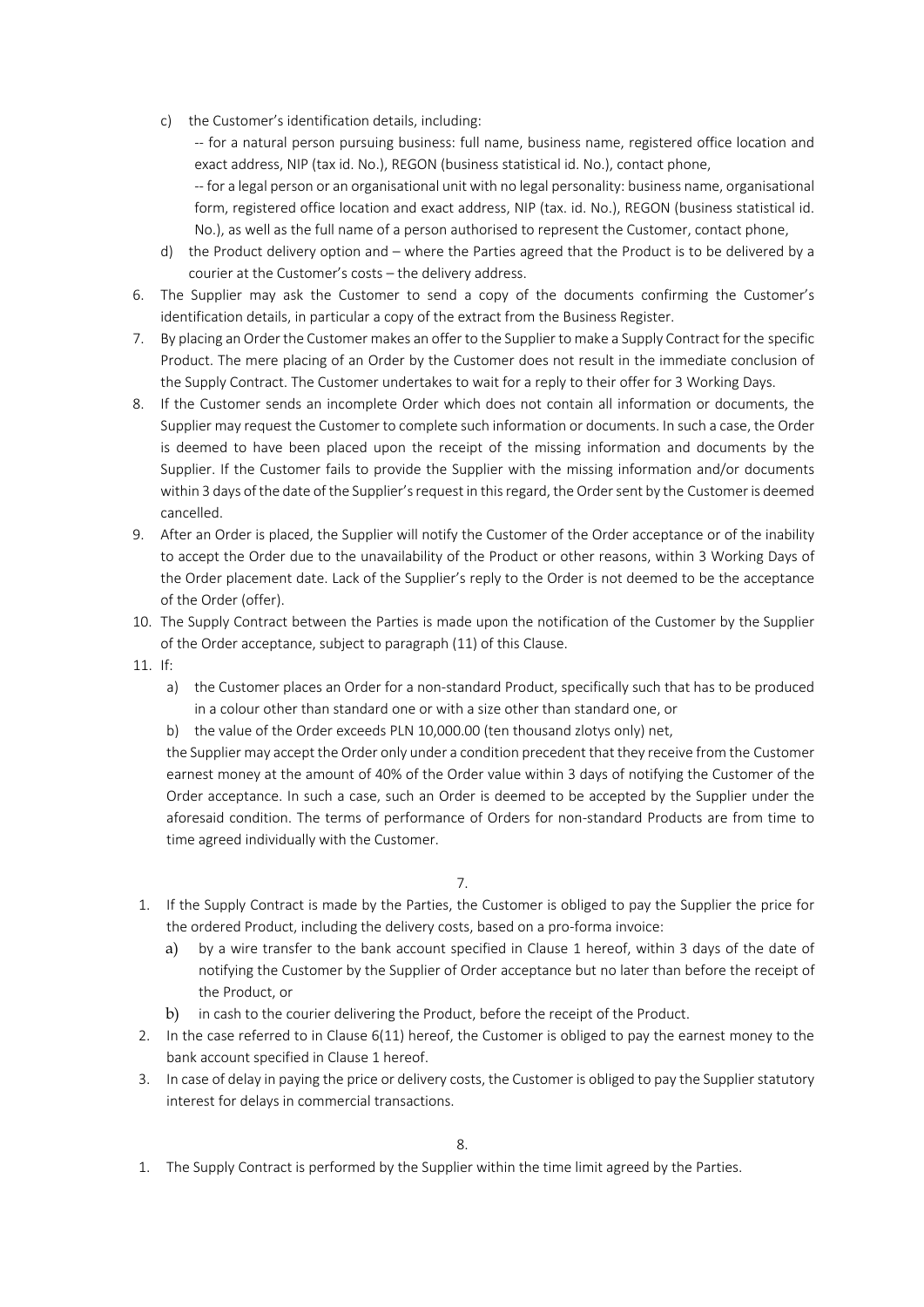- 2. The Customer may contact the Supplier on Working Days between 8:00 and 16:00 (8.00 a.m. and 4.00 p.m.).
- 3. The purchased Product is issued to the Customer with an invoice or a stock issue confirmation.
- 4. The Supply Contract is deemed performed by the Supplier upon the Issue of the Product, as per Clause 9(2) hereof.
- 5. Price changes are allowed due to reasons beyond the Supplier's control, such as those provided for ex officio, resulting from a substantial change of exchange rates (exceeding 10%), taxes or customs rates, price increases of raw materials, such as steel, wood, adhesives, varnishes (exceeding 10%), utility prices (exceeding 10%). If this is the case, the Supplier may unilaterally change the content of the Contract by notifying the Customer thereof in writing or via email from the address: mebella@mebella.pl. In case the changed content of the Contract is not accepted, the Customer has the right to rescind this Contract within 3 days of the date of receipt of the relevant Supplier's notice.

## 9.

- 1. The Customer may choose from the following Product delivery options:
	- a) collection in person from the Supplier's warehouse located at ul. Mieszka I-go 2, 64-500 Szamotuły, from Monday to Friday between 8:00 and 15:00 (8.00 a.m. and 3.00 p.m.),
	- b) courier delivery to a delivery address specified by the Customer, which must be in Poland.
- 2. The Product is issued:
	- a) for collection in person upon the collection of the Product by the Customer themselves or a person authorised by them;
	- b) for courier delivery upon the moment when the Product is handed over by the Supplier to the courier for the purpose of the Product delivery to the delivery address specified by the Customer.
- 3. The Product delivery by a courier does not include unloading.
- 4. Table bases are delivered in ready-to-assemble packages. Screws for the assembly of tops are delivered only if a table base is ordered with the top.
- 5. Signing a Product issue confirmation or invoice by the Customer or a person authorised thereby means that the Supplier has fulfilled their performance, issued the Product and that the Customer has accepted the Product without reservations, including but not limited to reservations as to the quality and quantity, and that the invoice has been served on the Customer.
- 6. Upon the issue of the Product, the Product-related benefits and burdens as well as the risk of accidental loss or damage of a thing are transferred to the Customer.
- 7. The date of receipt of the parcel containing the Product by the Customer depends on the delivery times specified by the courier. The Supplier is not liable for any delays in delivery of the Product, damage, destruction or losing of the Product which occurred from the moment of handing the Product over by the Supplier to the courier.
- 8. The Customer bears the costs of the Product delivery. The delivery costs depend on the delivery address, the Product mass and size and the delivery option.
- 9. The delivery costs are included in the invoice.
- 10. The Supplier will notify the Customer of handing the Product over to the courier for the purpose of delivering it to the address specified by the Customer or of the Product being ready for collection from the warehouse.
- 11. If the Customer chooses to collect the Product from the warehouse, the Customer is obliged to collect it within 3 days of being informed that the Product is ready for collection. In case the Customer fails to collect the Product within the said time limit, the Supplier has the right to:
	- a) rescind the Supply Contract within 14 Working Days of the date on which the time limit for the Customer to collect the Product lapsed, and/or
	- b) request the Customer to pay liquidated damages of 0.5% of the Order value for each day of the Product storage by the Supplier. The Customer hereby represents that the reserved liquidated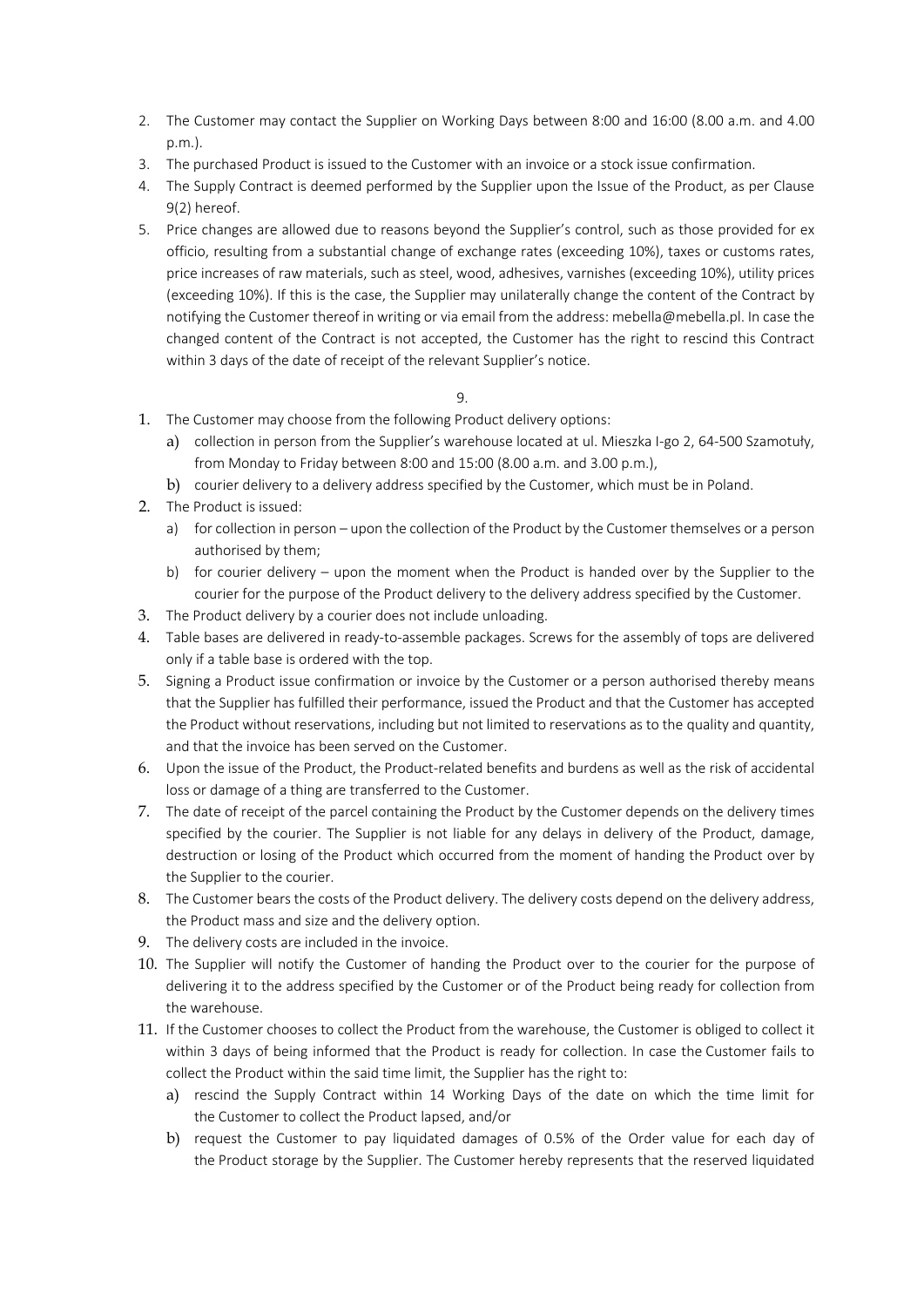damages are not excessive. The Supplier has the right to seek damages exceeding the value of the reserved liquidated damages.

- 12. In case the Customer fails to accept the Product delivered by the courier, the Supplier has the right to:
	- a) rescind the Supply Contract within 7 Working Days of the date of returning the Product to the Supplier by the courier, and/or
	- b) request the Customer to pay liquidated damages of twenty times the value of the delivery costs of the Product rejected by the Customer. The Customer hereby represents that the reserved liquidated damages are not excessive. The Supplier has the right to seek damages exceeding the value of the reserved liquidated damages.
- 13. Regardless of the liquidated damages reserved above, the Supplier may request the Customer to refund to the Supplier the costs of Product storage between the date on which the Product was supposed to be collected and the date on which the Supplier rescinded the Supply Contract or the date on which the Customer actually collected the Product – at the rate of 0.5% of the Order net value per day.

 $1<sub>0</sub>$ 

- 1. The Supplier is liable for the correct functionality and quality of the supplied Products under the terms specified in this Clause. The Parties exclude, however, the Supplier's liability towards the Customer for physical and legal defects of the Products (statutory warranty) governed by Articles 556-576 and 609 of the Civil Code.
- 2. The Supplier is liable towards the Customer, if the delivered Product has a physical defect.
- 3. A physical defect is the nonconformity of the delivered Product with the contract. The delivered Product is not in conformity with the contract in particular when:
	- a) it does not have the properties which a thing of this type should have with regard to the purpose specified in the contract or resulting from the circumstances or intended use;
	- b) it does not have the properties the existence of which has been assured by the Supplier to the Customer, including by presenting a sample or specimen;
	- c) it is not fit for the purpose of which the Customer informed the Supplier when making the contract, and the Supplier failed to raise reservations as to such an intended use;
	- d) it has been issued to the Customer in an incomplete condition.
- 4. The Supplier is liable for physical defects which existed upon the issue of the Product to the Customer or have resulted from a cause which was inherent in the delivered Product at the same moment.
- 5. The Supplier is exempt from the liability for the Product defects, if the Customer was aware thereof at the moment of the Product issue.
- 6. The Supplier's liability does not apply to:
	- a) Products for which the Customer failed to pay the full price,
	- b) Products installed or set or used not in conformity with the intended use or the Supplier's recommendations,
	- c) defects arising out of random events or other circumstances beyond the Supplier's control,
	- d) defects arising out of natural wear and tear,
	- e) defects arising during transport,
	- f) mechanical defects of paint coat,
	- g) defects arising out of incorrect assembly,
	- h) defects arising out of the Customer's own modifications,
	- i) defects arising out of incorrect carry of the Product,
	- j) defects arising out of the Product use not in conformity with the Supplier's recommendations,
	- k) defects due to which the price was lowered.
- 7. The Customer loses their right to report a defect (make a complaint), if they failed to inspect the Product before accepting it and failed to notify the Supplier of a defect found in this way within 3 days of the date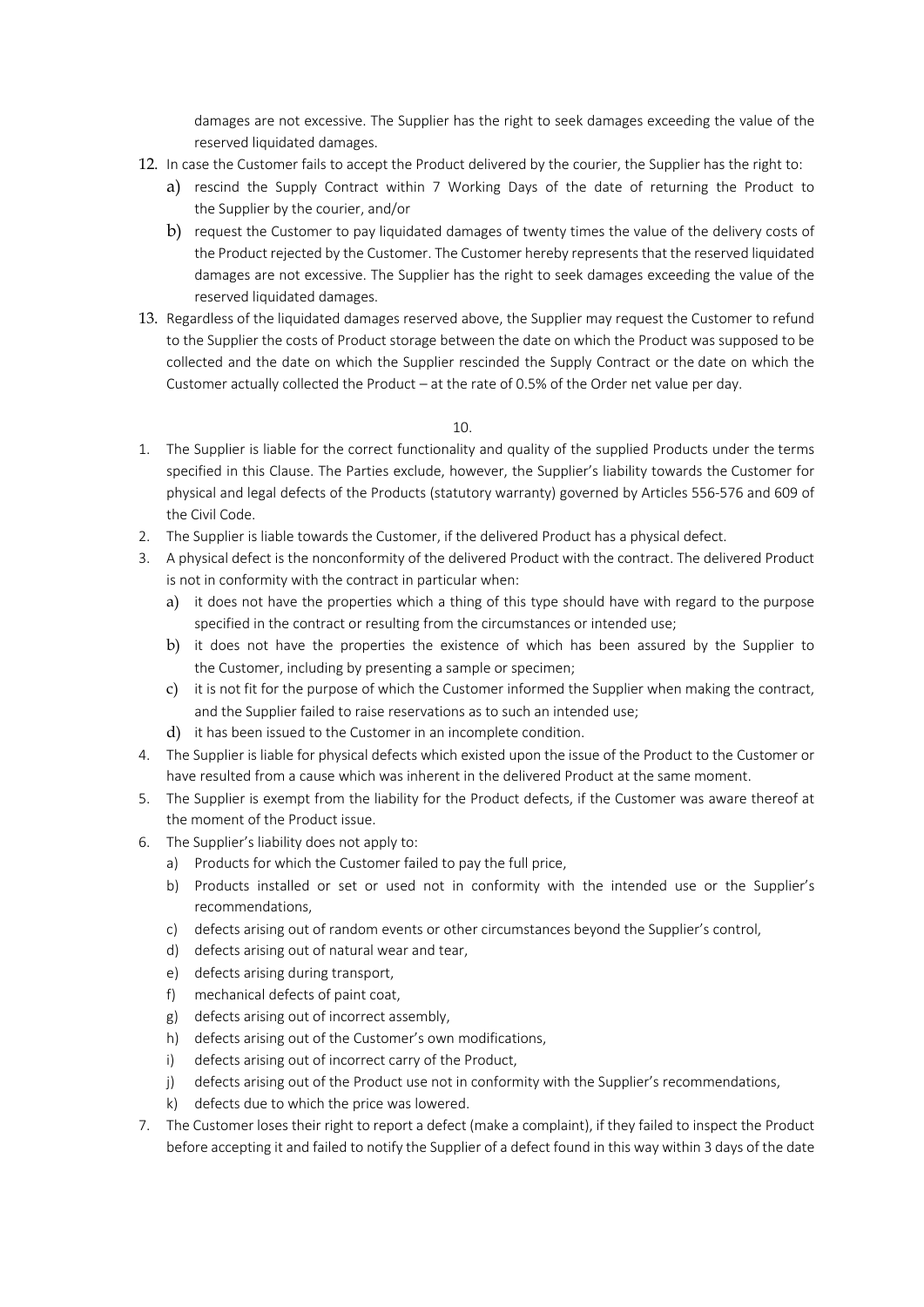of accepting the Product. The Supplier is liable for physical defects, if a defect is found before the Product is accepted by the Customer.

- 8. A complaint may be submitted by the Customer only in writing to the address: Mebella Beata Kotowska, 64-500 Szamotuły, ul. Mieszka I-go 2 or via email to: bases@mebella.pl.
- 9. A complaint must specify at least the following details:
	- a) the Customer's full name, address, email address,
	- b) date of ordering the Product subject to complaint,
	- c) the number of the invoice or the pro-forma invoice,
	- d) the Product subject to complaint,
	- e) the Customer's claim,
	- f) the statement of reasons, including but not limited to a detailed description of the defect and photographic documentation.
- 10. The Customer is obliged to deliver the Product subject to complaint at their own cost to the address specified in Clause 1 hereof, in the original, undamaged packaging, in a manner securing the Product from damage during transport. The Supplier may exempt the Customer from the obligation to deliver the Product subject to complaint and inspect the Product at a place specified by the Customer.
- 11. The Customer is obliged to attach a copy of the invoice to the Product subject to complaint.
- 12. The Supplier will review the complaint within 14 Working Days of the receipt date of the correctly drafted complaint and the Product subject thereto, including a copy of the invoice, and if the Supplier receives a complaint, Product or invoice copy on different days – of the receipt date of the last one of them.
- 13. The reply to the complaint will be sent to the correspondence address or email address provided by the Customer, as the Supplier thinks fit.
- 14. If the complaint is accepted, the Supplier will, at their own discretion, repair the Product subject to complaint, or replace the Product subject to complaint with a Product free of defects, or reduce the price.
- 15. The approximate time limit of the Product repair or replacement is 21 Working Days of the date of sending the reply to the complaint to the Customer, and the Supplier reserves the right to extend this time, if the complaint regards an element the production cycle of which is longer.
- 16. If the complaint is rejected, the Customer is obliged to collect the Product subject to complaint at their own cost within 14 days of the receipt date of the reply to the complaint.
- 17. If the Product is not collected by the Customer within the time limit specified in paragraph (16) of this Clause, the Supplier will have the right to request the Customer to pay liquidated damages of 0.5% of the value of the Product stored by the Supplier for each day of storage. The Customer hereby represents that the reserved liquidated damages are not excessive. The Supplier has the right to seek damages exceeding the value of the reserved liquidated damages.
- 18. If the complaint is rejected, the Customer is obliged to refund to the Supplier the costs of travel, labour and other expenses involved in the complaint examination, including but not limited to the visual inspection of the Product, the examination of the Product or the transport thereof.
- 19. The Parties exclude the Supplier's liability for any damage incurred by the Customer as a result of the existence of a physical defect, in particular the Supplier is not liable for any damage incurred by the Customer as a result of making the contract without knowing about the existence of the defect, including in particular the Supplier is not liable for any lost profit of the Customer and is not obliged to refund to the Customer the costs of making the contract, collecting, transporting, storing and insuring the Product, or the expenses incurred by the Customer for the Product, or for any damage incurred by the Customer due to the reporting of the defect or complaint procedure described in this Clause, including in particular the Supplier is not obliged to refund the costs of delivery of the Product subject to complaint, packing it, transport, travel and accommodation of the Customer, or to remedy the damage incurred by the Customer in relation to the failure to perform or undue performance by the Customer of a contract made with a third party, in particular due to liquidated damages burdening the Customer.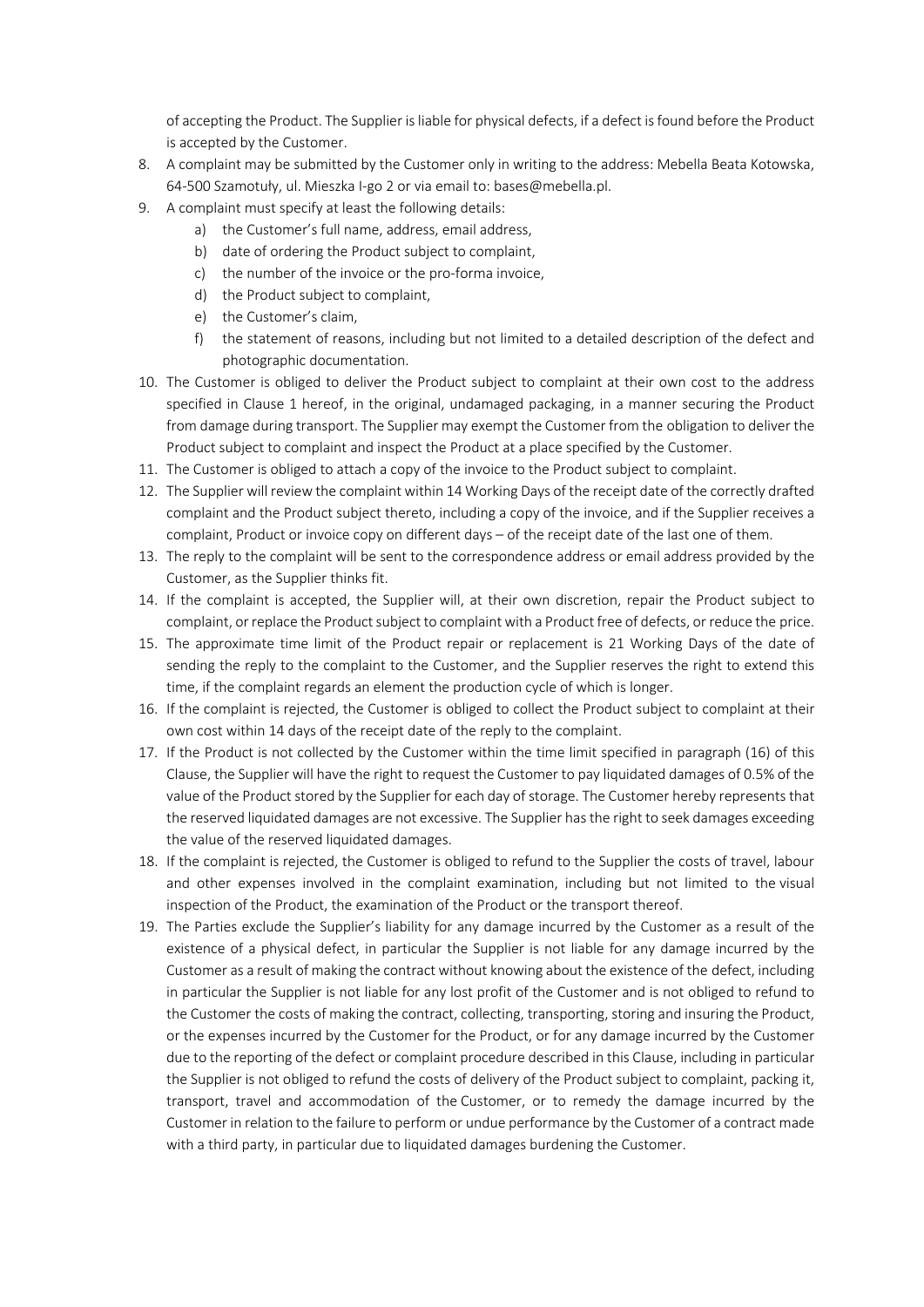- 1. The data controller of the personal details provided by the Customer is the Supplier.
- 2. The Supplier protects the personal details pursuant to the Personal Data Protection Act and Electronic Service Performance Act.
- 3. By submitting a Product Query or an Order the Customer represents that all details sent by the Customer in writing to the correspondence address or email address or fax number specified in Clause 1 hereof are true and up to date.
- 4. The personal details are processed by the Supplier only for the purpose of establishing, agreeing the essence, amending, performing and/or terminating the contractual relation between the Supplier and the Customer which consists in the performance of electronic services and/or the making and performance of a Supply Contract and supply of Products to the Customer as well as for the purpose of documenting the aforesaid contractual relations.
- 5. For Customers using the service of Product delivery by courier to a delivery address specified by the Customer, the Supplier transfers the collected personal details of the Customers to the extent necessary to effect the delivery to the following entities: 1. JAS- FBG Spółka Akcyjna with its registered office in Katowice (postcode: 40-706) at ul. Kolejowa 17, KRS (National Court Register No.): 0000019000; 2. DPD POLSKA Sp. z o.o. with its registered office in Warsaw (postcode: 02-274) at ul. Mineralna 15, KRS: 0000028368.
- 6. For Customers applying for a trade credit, the Supplier transfers the collected personal details of the Customers to the extent necessary to insure the transaction to the following entities: Towarzystwo Ubezpieczeń EULER HERMES SA with its registered office in Warsaw (postcode: 00-807) at al. Jerozolimskie 98, KRS: 0000156966.
- 7. The provision of personal details specified herein is necessary within the meaning of Article 18(1), (2) and (3) and Article 22(1) of the Electronic Service Performance Act.
- 8. Submitting Product Queries or Orders or making Supply Contracts, which involves the necessity to provide personal details, is voluntary and the data subject makes their own independent decision in this regard.
- 9. The Customer has the right of access to their personal details and to correct them. The Customer has the right to control the processing of their personal details included in the Supplier's filing system, including in particular the right to request that the data be completed, updated, rectified, temporarily or permanently stopped being processed or be deleted, if they are incomplete, out of date, untrue or have been collected in breach of a statute or have been no longer needed to perform the purpose for which they were collected.

12.

- 1. The Supplier uses cookies to enable Customers to use the particular Website functionalities, to adapt the Website content to suit the Customer's preferences and to optimise the Website use.
- 2. Cookies contain configuration information which store data necessary to, among others: ....
- 3. The personal details stored with the use of cookies are collected only to perform specific functions for the Customer, e.g. to store login. Such details are encrypted in such a way as to prevent unauthorised access.
- 4. Cookies are accepted by default in the majority of web browsers. The Customer may at any time turn cookies off by the relevant settings of their web browser or modify the browser settings so as to be notified of all instances of sending cookies.
- 5. If cookies are turned off or the cookies-related browser settings modified, some parts of the Website may not operate properly.

1. The General Terms and Conditions form an integral part of the Supply Contract made by the Parties.